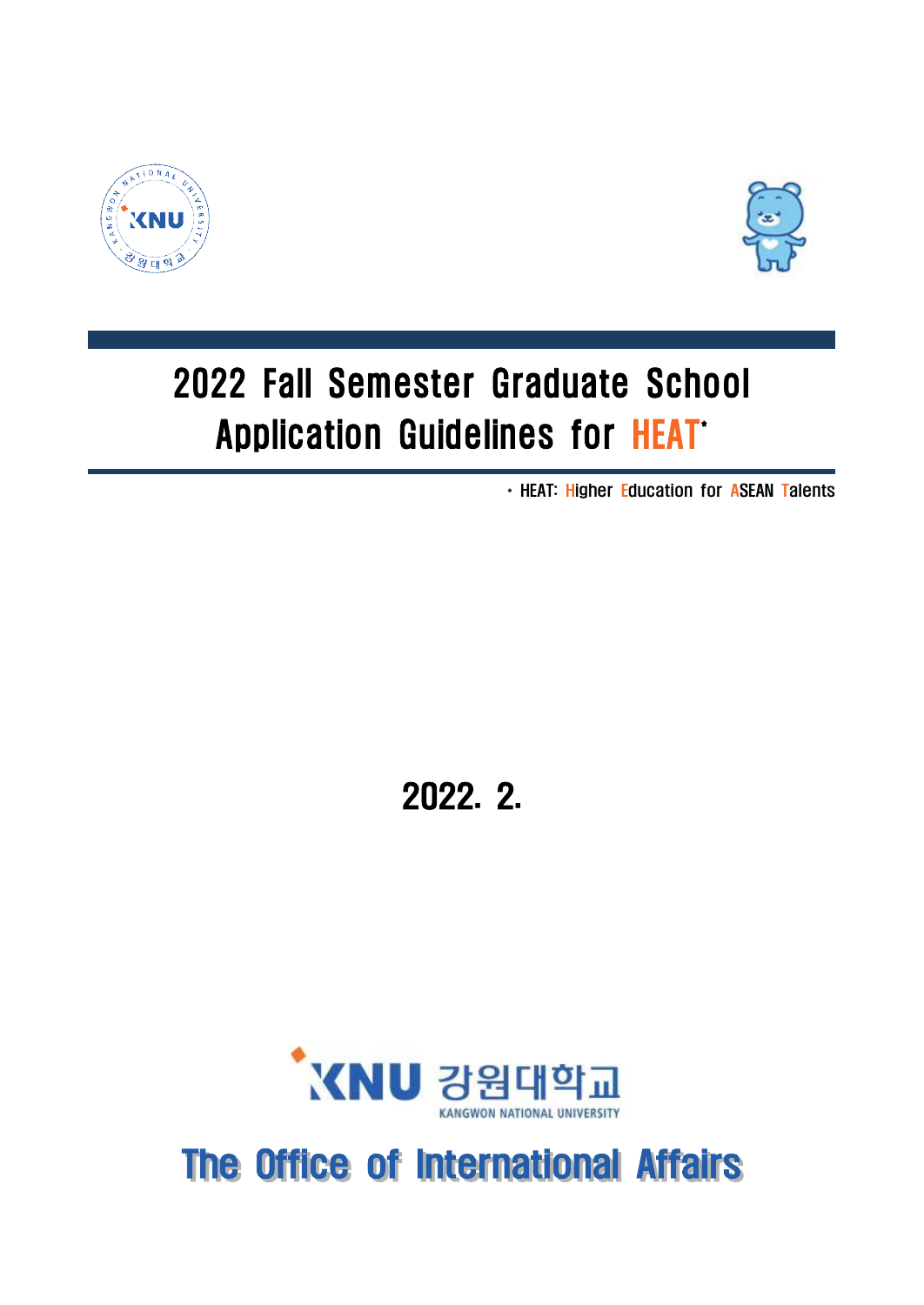# **TH** Contents

| IV. Application Submission and Required Documents  2 |  |
|------------------------------------------------------|--|
|                                                      |  |
|                                                      |  |
|                                                      |  |
|                                                      |  |
|                                                      |  |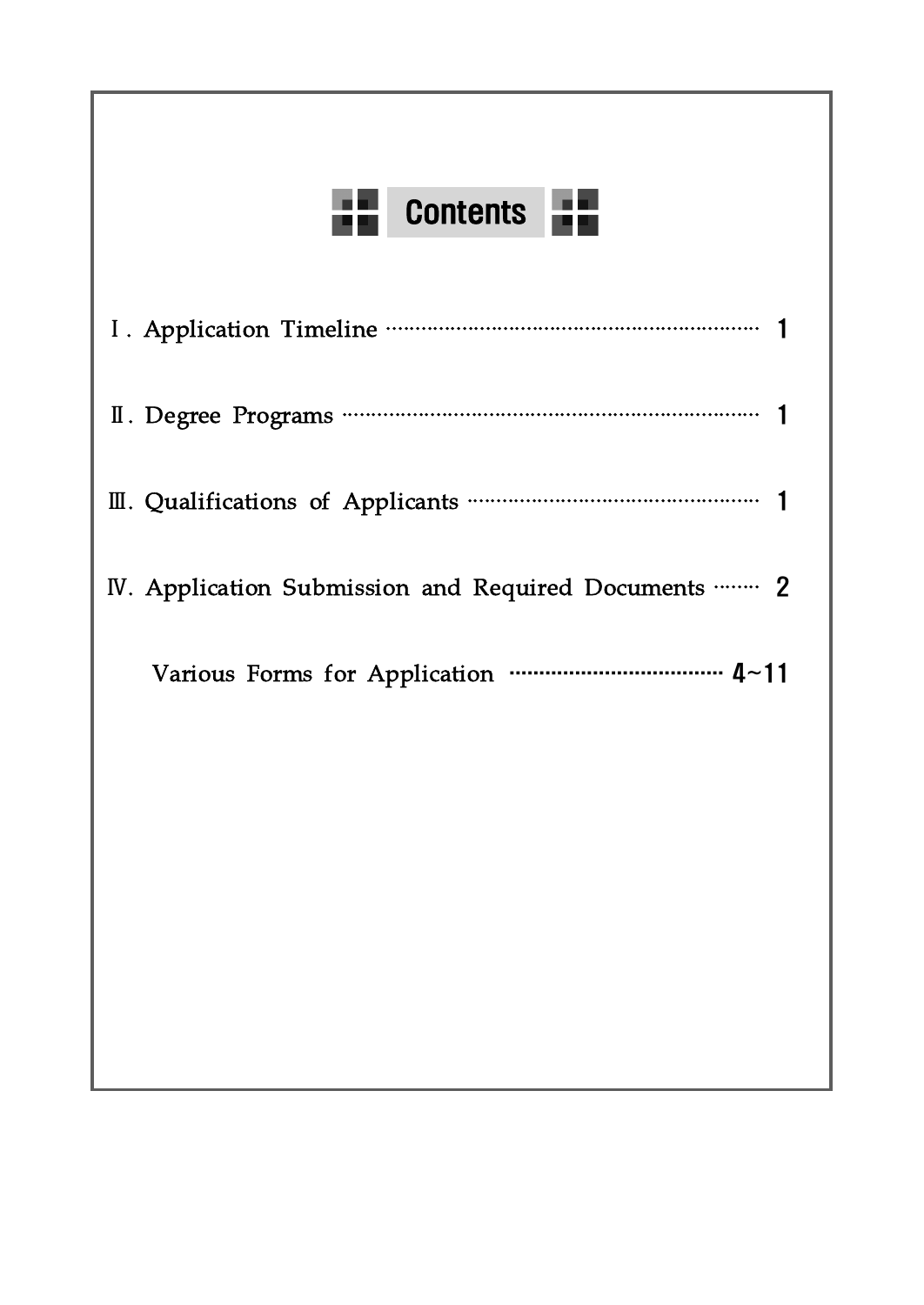

### Ⅰ Application Timeline

| <b>Process</b>                                             | <b>Schedule</b>                 |
|------------------------------------------------------------|---------------------------------|
| Document Submission Period                                 | March 2 (Wed) - March 11 (Fri)  |
| Document Screening                                         | March 21 (Mon) - March 25 (Fri) |
| Interview                                                  | April 1 (Mon) - April 8 (Fri)   |
| Announcement of 1 <sup>st</sup> Selection Result<br>by KNU | April 29 (Fri)                  |
| Announcement of Final Selection Result<br>by KCUE*         | End of June, 2022               |

\* Schedule subject to change

\* KCUE: Korea Center for University Education

### Ⅱ Degree Programs

| <b>Department</b>                 | <b>Degree</b>                |
|-----------------------------------|------------------------------|
| International Trade               | Ph.D. in International Trade |
| Agricultural & Resource Economics | Ph.D. in Economics           |

### Ⅲ Qualifications of Applicants

- Applicants must be a citizen of any ASEAN member countries and be a full-time faculty member of 4-year university<sup>\*</sup> in the country of his/her citizenship.
	- \* Higher Education Institution offering bachelor's degree or equivalent courses
- Applicants must have a master's degree or an equivalent degree accredited by a legal accreditation agency.
- l Applicants should have adequate health, both mentally and physically, to stay in a foreign country for the graduate program period.
- l Applicants must show evidence that upon admission, she/he will have a permission to take a leave of absence from her/his university.
- Applicants should be under 45 years age at the date of admission. (September 1, 2022)
- Applicants must be fluent in English or Korean.
- Applicants' parents must not hold Korean citizenship.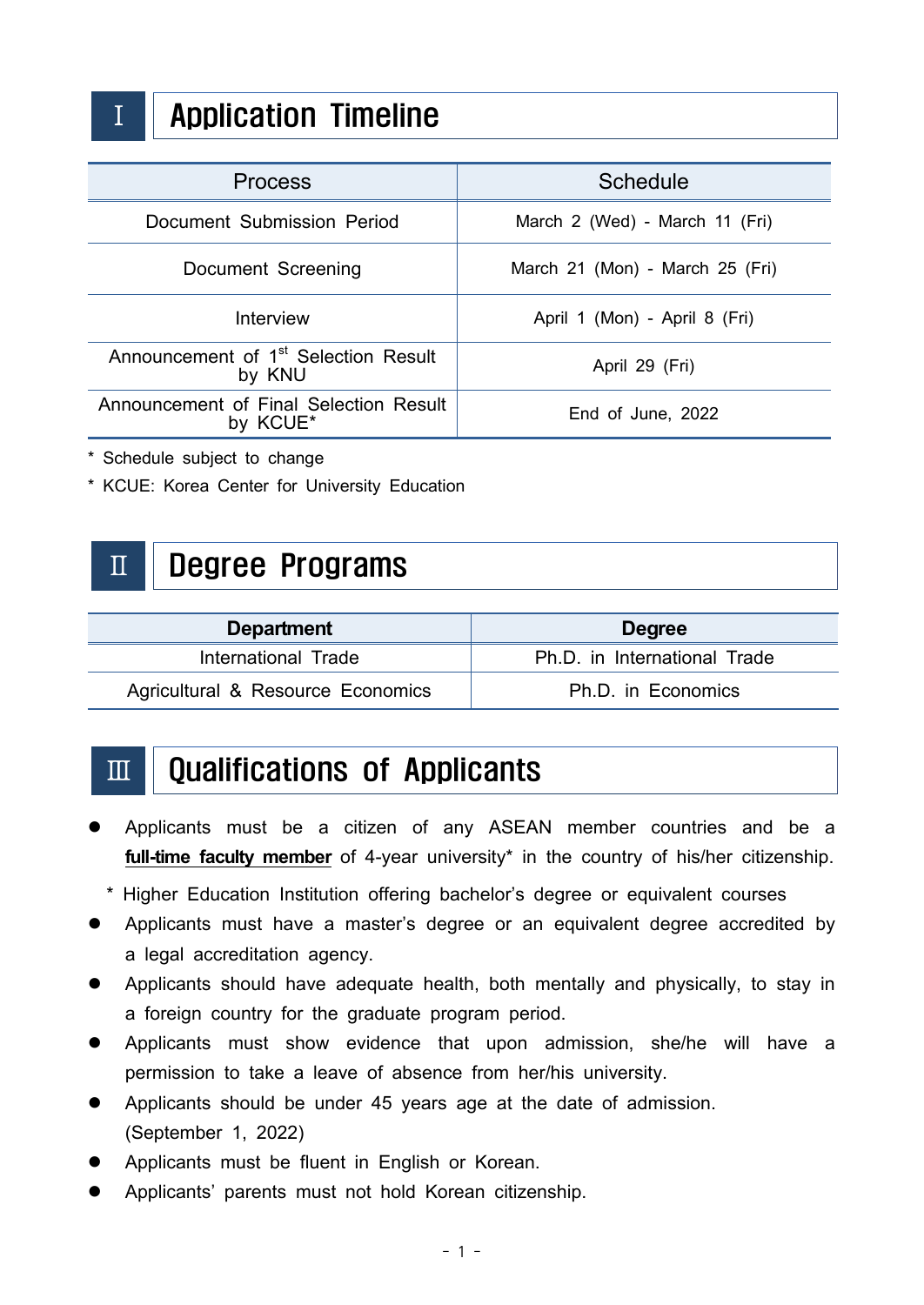### Ⅳ Application Submission and Required Documents

#### **Application Submission**

- a. Application Period: **March 2 (Wed) 11 (Fri), 2022**
- b. Submission of Application
	- 1) Submit scanned documents first via email[\(intn1947@kangwon.ac.kr\)](mailto:intn@kangwon.ac.kr)
	- 2) Submit original documents by post to the address below
		- Office of International Affairs, Kangwon National University,
			- 1 Gangwondaehak-gil, Chuncheon-si, Gangwon-do, 24341, Republic of Korea

#### **• Required Documents**

| <b>No</b>      | The List of Required Documents                                                                                    | <b>Notes</b>      |
|----------------|-------------------------------------------------------------------------------------------------------------------|-------------------|
| 1              | Permission for Study Leave<br>(A letter from the President of the current affiliation)                            | KCUE Form1        |
| $\overline{2}$ | Applicant Agreement                                                                                               | <b>KCUE Form2</b> |
| 3              | Personal Medical Assessment                                                                                       | KCUE Form3        |
| 4              | Application for KNU-HEAT                                                                                          | Form 1            |
| 5              | Study Plan                                                                                                        | Form 2            |
| 6              | One Recommendation Letter: from the Dean of a current<br>affiliation                                              |                   |
| $\overline{7}$ | Resume / Curriculum Vitae                                                                                         |                   |
| 8              | English Proficiency Certificate (if applicable)                                                                   |                   |
| 9              | Copy of Published Papers (if applicable)                                                                          |                   |
| 10             | Graduation Certificates or Degrees:<br>1) Undergraduate and 2) Master's degree                                    |                   |
| 11             | Academic Transcripts:<br>1) Undergraduate and 2) Master's degree                                                  |                   |
| 12             | Certificate of Employment<br>(include confirmation of your position from President of the<br>current affiliation) |                   |
| 13             | A Copy of Applicant's Passport                                                                                    |                   |
| 14             | A Copy of ID cards of Applicant's Parents respectively                                                            |                   |
| 15             | Original and translated copy of the Family Relation Certificate<br>issued by the Government Prganization          |                   |

**\* Note: All documents must be the originals.**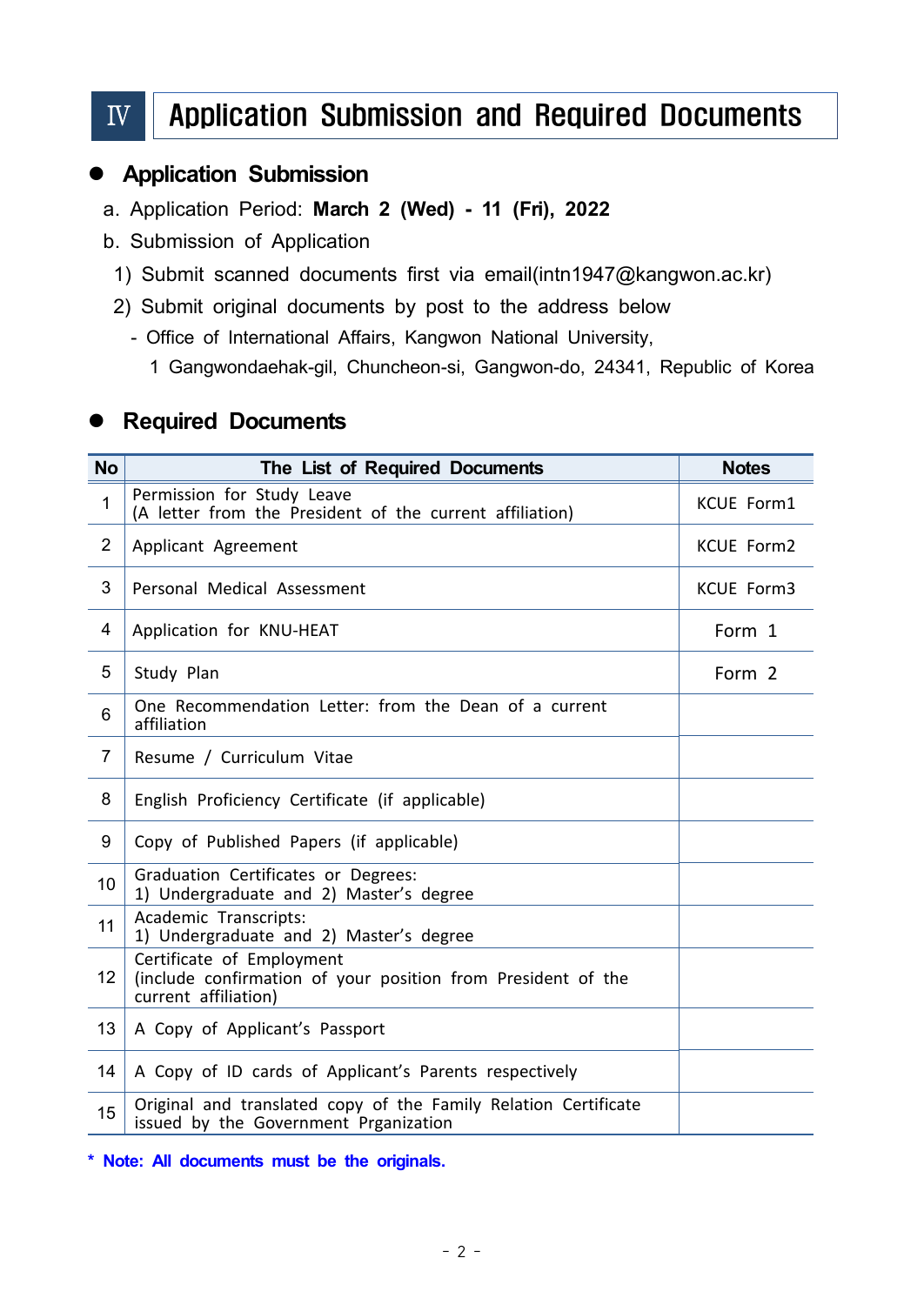#### l **Important Notice about Application Submission**

- 1. All documents must be the originals. If original documents are not in English, an English translation (by issuing organization or authenticated copy) must be attached to the documents
- 2. For the online applications, applicants can submit scanned files via email. It is required to submit all original documents as hard copies via mail after the selection process from KNU.
- 3. If it is impossible to submit the original, a copy of original checked against the original certificate by the issuing organization or an authenticated copy must be submitted. (if the original copy was submitted, it will be returned after it is checked against the copy.)
- 4. If there is any falsified information on the application, etc. or the submitted documents are incomplete at the time of the document screening, the applicant is considered "failed" and will be excluded from the interview and performance test.
- 5. Even after being admitted, the admission may be rescinded if the applicant is later discovered to have applied through illegal means, such as including falsified or counterfeit materials.
- 6. The application cannot be changed or canceled after submission. Please be careful when filling out the application. Any inadequacies due to erroneous, omitted or inaccurate information are entirely applicant's responsibility.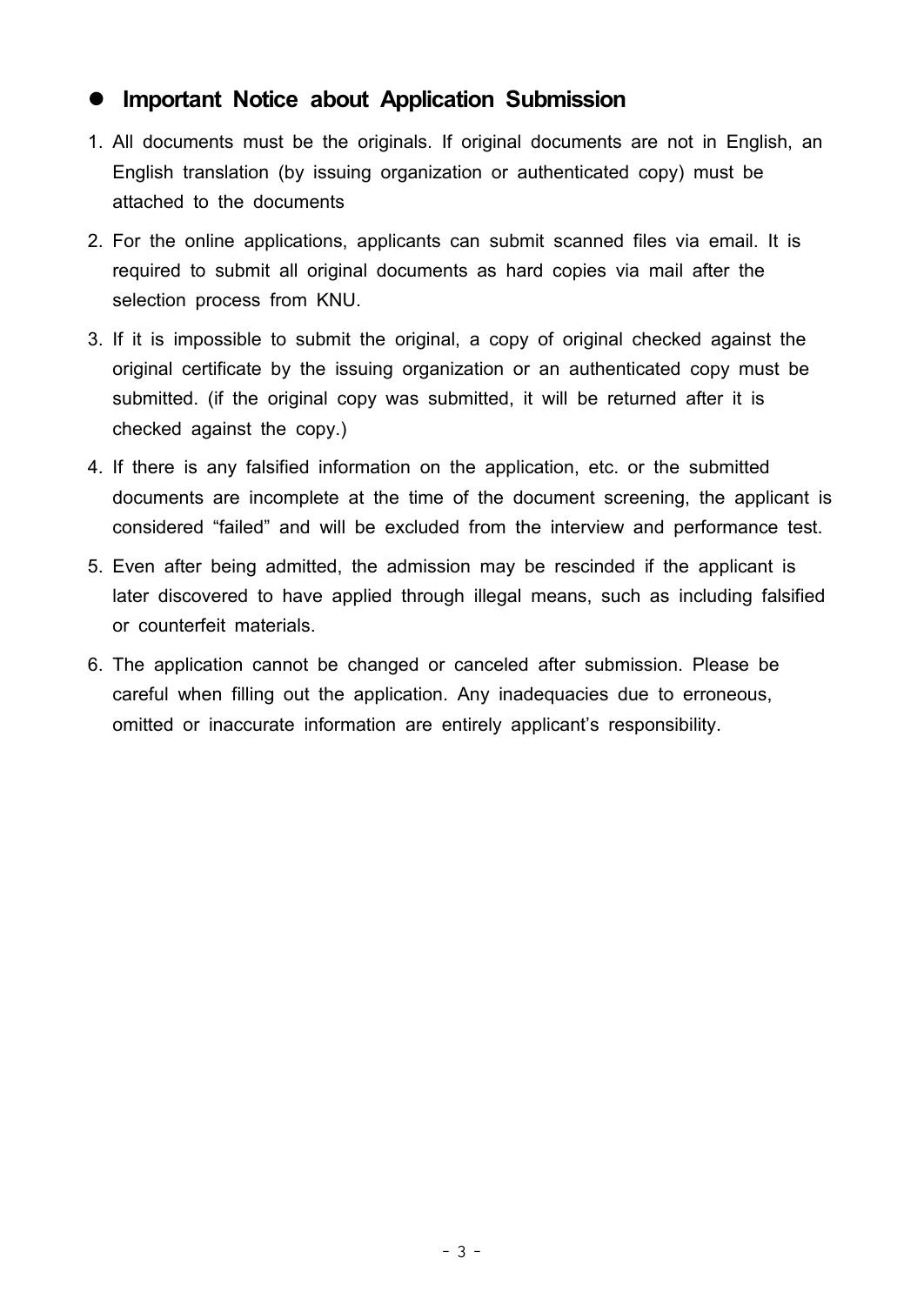### PERMISSION FOR STUDY LEAVE

This form must be approved by your university.

| A. Applicant Information          |                                          |                                       |                                                                                 |  |  |  |
|-----------------------------------|------------------------------------------|---------------------------------------|---------------------------------------------------------------------------------|--|--|--|
| Applicant Name<br>(Passport name) |                                          |                                       |                                                                                 |  |  |  |
| Nationality                       |                                          | Final Degree                          |                                                                                 |  |  |  |
| Current<br>Affiliation            |                                          | Current<br>Position                   |                                                                                 |  |  |  |
|                                   | <b>B.</b> Details of Applying University |                                       |                                                                                 |  |  |  |
| University Name                   |                                          | Period of<br>Attendance<br>(yy/mm/dd) |                                                                                 |  |  |  |
| Department                        |                                          | Major                                 |                                                                                 |  |  |  |
|                                   | C. Letter of Recommendation              |                                       |                                                                                 |  |  |  |
| Academic<br>Ability               | and plan $(200 \text{ words})$           |                                       | * Please briefly describe the applicant's academic excellence, research topic   |  |  |  |
| Contribution<br>after Study       | $(200 \text{ words})$                    |                                       | * Please briefly describe the plan of contribution to home university the study |  |  |  |

I hereby confirm that(Name of Applicant) is an academic faculty member of (Name of Affiliation), and grant the permission for study leave for (Name of Applicant) from (yy/mm/dd) to (yy/mm/dd) for doctoral program as above under the scholarship grogram of Higher Education for ASEAN Talents: Scholarship Opportunity for ASEAN faculty members in the Republic of Korea.

President/Rector University University (Official Seal)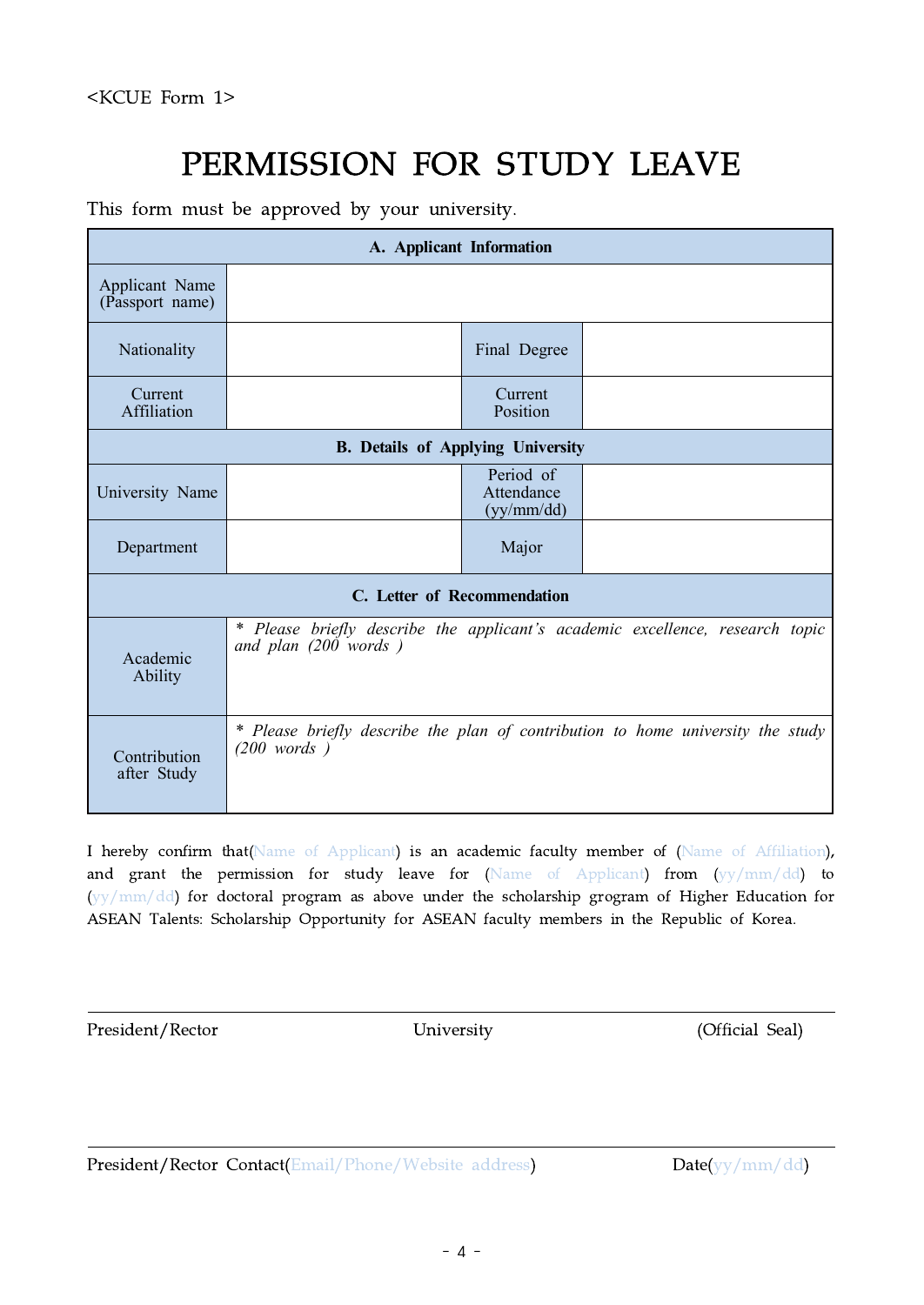### APPLICANT AGREEMENT

#### **As an applicant for 2022-2 Higher Education for ASEAN Talents (HEAT) for Graduate Degree, I agree to abide by the following;**

*※ Please read each article, check each box and sign below.*

- (1) The information I have provided in this application forms are true and accurate and all documents I submitted to the Korean Council for University Education (hereafter KCUE) are genuine.  $\Box$
- (2) I understand that all the documents submitted to KCUE for Higher Education for ASEAN Talents will not be returned regardless of the final outcome of the selection process.  $\Box$
- (3) I will abide by all the Korean laws and ordinances.  $\Box$
- (4) I will respect and uphold the values of the Korean culture and society.  $\square$
- (5) I will fulfill my responsibilities as a Higher Education for ASEAN Talents scholar to the best of my abilities.  $\Box$
- (6) I will not participate in any form of political activities (such as organizing or joining a political party, attending political meetings, publishing articles and declarations, and organizing or participating in political demonstrations).  $\Box$
- (7) I will maintain financial integrity at a personal level.  $\Box$
- (8) I understand that once I am selected as a Higher Education for ASEAN Talents scholar. I am not permitted to change the university for the degree of Ph.D. program.  $\Box$
- (9) I will abide by the academic regulations and requirements of KCUE and university.  $\Box$

*Continued in the next page*) Date(yyyy/mm/ dd) Applicant's Name (Signature) (Signature)  $\frac{1}{2}$  (*continued in the next page*)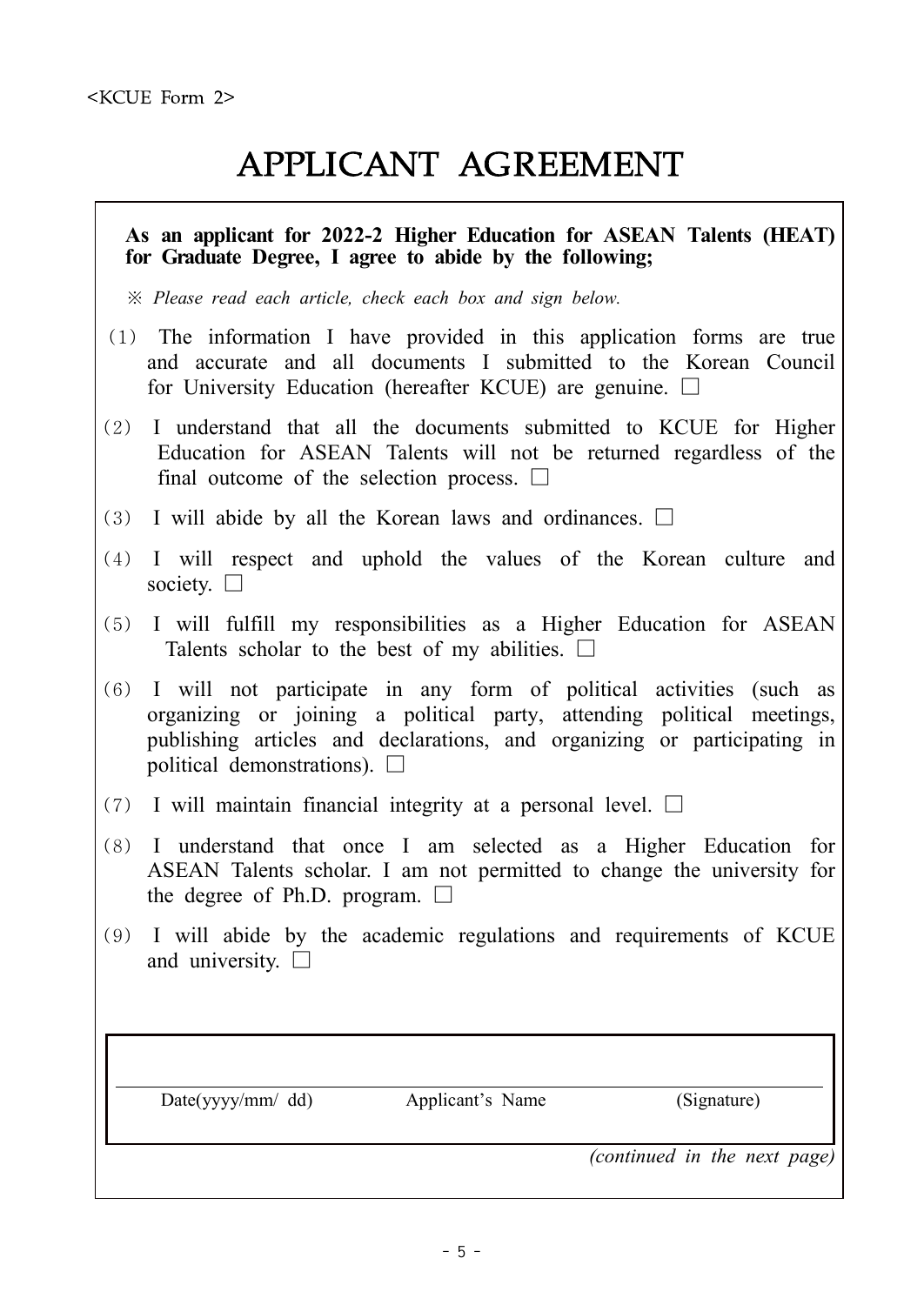- (10) I understand that if I have any dependents that will accompany me to Korea, I am responsible for all matters concerning those dependents such as visa issuance and that KCUE will not provide any extra expenses or support in regards to my dependents.  $\Box$
- (11) I give permission to KCUE, the Ministry of Education of Korea, the Ministry of Foreign Affairs of Korea, the Ministry of Justice of Korea, and affiliated institutions to use the contact information provided in my application for the purpose of visa issuance, communication, conducting surveys, and sharing information as needed. I give authorization for photos and video of me to be taken during Higher Education for ASEAN Talents' orientation and used in any promotional or educational materials.  $\Box$
- (12) I hereby authorize KCUE to verify the information disclosed in this application form and the documents required by Higher Education for ASEAN Talents as well as to collect any other information deemed necessary by Higher Education for ASEAN Talents to determine my suitability as an applicant from any institution, organization or individual issuing said information and/or documentation. This includes but is not limited to contacting recommendation referees or previous employers.  $\Box$
- (13) I hereby understand that all information provided to KCUE will be stored in secured servers where access will be limited to Higher Education for ASEAN Talents team and its affiliates. I understand that all reasonable efforts will be made to protect confidential and sensitive information. By signing below and submitting my application, I agree to these terms.  $□$
- (14) I understand that failure to uphold any of the above statements may be grounds for termination of my scholarship offer.  $\Box$

**I confirm that I read all of the above conditions. I also understand that the violation of any one of the above might result in suspension or cancellation of the scholarship.**

Date(yyyy/mm/ dd) Applicant's Name (Signature)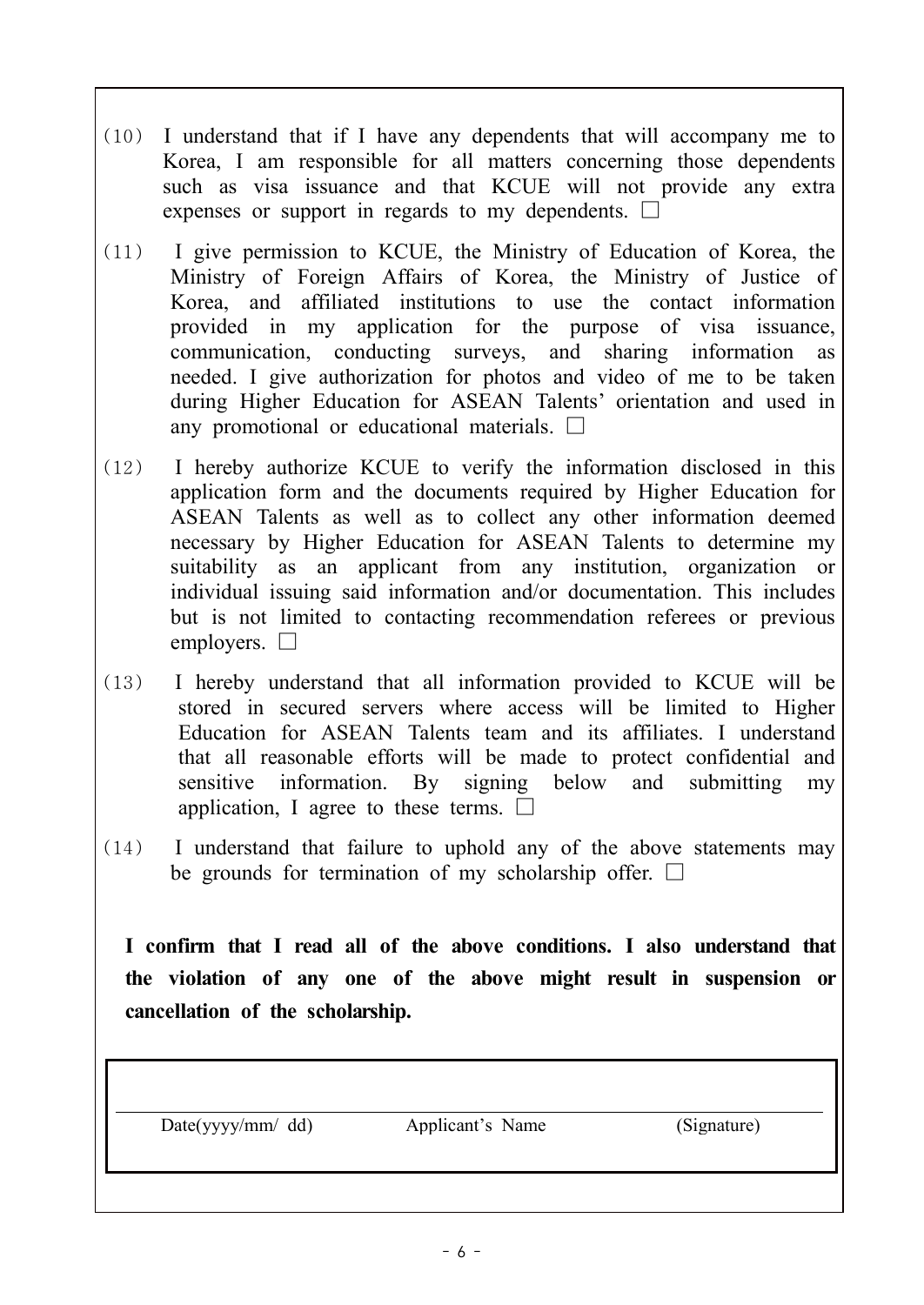### **PERSONAL MEDICAL ASSESSMENT**

*Attention!* This form is just a personal medical assessment and applicants do not need to get comprehensive medical examination for now. However, once applicants are successful in the final selection, applicants must get a comprehensive medical examinations from a licensed physician or a doctor (including TBPE drug test\*\* etc). If the results show that the applicant is unfit to study and live overseas, he/she will be considered disqualified for this scholarship program.

| Gender                     | Male $\Box$ Female                                                                                                                                                                                 | <b>HEIGHT</b> |            | cm | <b>WEIGHT</b> | kg                               |
|----------------------------|----------------------------------------------------------------------------------------------------------------------------------------------------------------------------------------------------|---------------|------------|----|---------------|----------------------------------|
|                            | <b>QUESTION</b>                                                                                                                                                                                    |               | <b>YES</b> | NO |               | IF YES, PLEASE<br><b>EXPLAIN</b> |
|                            | Have you ever had an infectious disease that<br>posed a risk to public health (such as, but not<br>limited to, tuberculosis and STDs)?                                                             |               |            |    |               |                                  |
| Do you have allergies?     |                                                                                                                                                                                                    |               |            |    |               |                                  |
| Do you have hyper tension? |                                                                                                                                                                                                    |               |            |    |               |                                  |
| Do you have diabetes?      |                                                                                                                                                                                                    |               |            |    |               |                                  |
|                            | Do you have any type of Hepatitis?                                                                                                                                                                 |               |            |    |               |                                  |
| report.)                   | Have you ever suffered from or been treated for<br>depression, anxiety, or any other mental or<br>mood disorder? (If you have received treatment,<br>please explain and attach an official medical |               |            |    |               |                                  |
|                            | Have you ever been addicted to alcohol?                                                                                                                                                            |               |            |    |               |                                  |
| illegally?                 | Have you ever abused any narcotic, stimulant,<br>hallucinogen or other substance, either legally or                                                                                                |               |            |    |               |                                  |
| years?                     | Have you been hospitalized in the last two $(2)$                                                                                                                                                   |               |            |    |               |                                  |
|                            | Have you had any serious injury, ailment or<br>sickness in the last five (5) years?                                                                                                                |               |            |    |               |                                  |
|                            | Do you have any visual or hearing impairment?                                                                                                                                                      |               |            |    |               |                                  |
|                            | Do you have any physical disabilities?                                                                                                                                                             |               |            |    |               |                                  |
|                            | Do you have any cognitive/mental disabilities?                                                                                                                                                     |               |            |    |               |                                  |
|                            | Are you taking any prescribed medication?                                                                                                                                                          |               |            |    |               |                                  |
| Are you on a special diet? |                                                                                                                                                                                                    |               |            |    |               |                                  |
| Are you pregnant?          |                                                                                                                                                                                                    |               |            |    |               |                                  |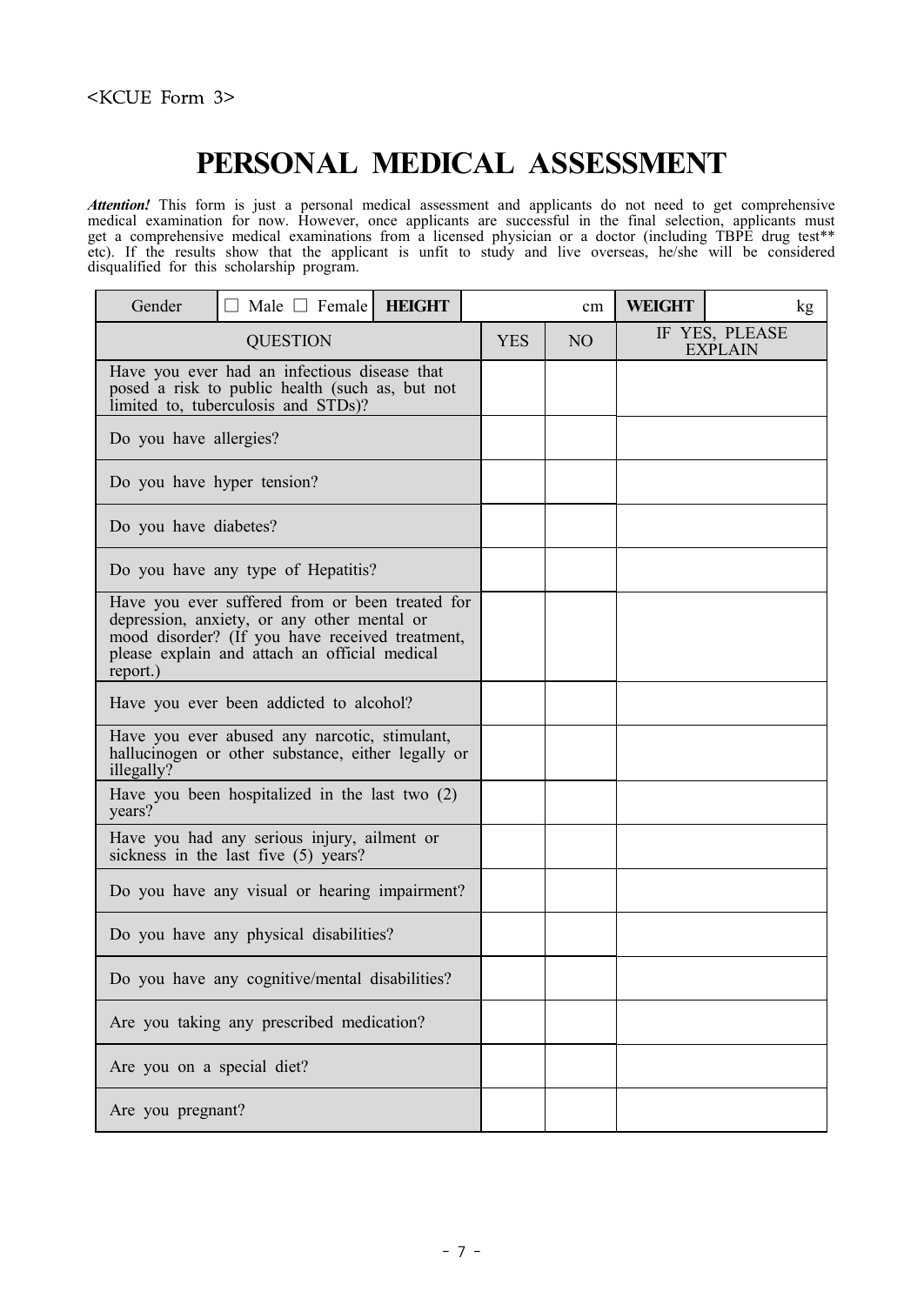|                         |                                                                                                                                                           | Application for Higher Education for ASEAN Talents (HEAT)                                                                                                                                                                                               |                     |            | Kangwon National University |                                |  |                  |                       |
|-------------------------|-----------------------------------------------------------------------------------------------------------------------------------------------------------|---------------------------------------------------------------------------------------------------------------------------------------------------------------------------------------------------------------------------------------------------------|---------------------|------------|-----------------------------|--------------------------------|--|------------------|-----------------------|
| Full Name               |                                                                                                                                                           |                                                                                                                                                                                                                                                         |                     |            |                             |                                |  |                  |                       |
| Nationality             |                                                                                                                                                           |                                                                                                                                                                                                                                                         | Date of Birth       |            | Year                        | Month                          |  | Da               | Photo                 |
| Mailing Address         |                                                                                                                                                           |                                                                                                                                                                                                                                                         |                     |            |                             | $\Box$ M<br>Gender<br>$\Box$ F |  |                  | 3cm×4cm               |
| Mobile Phone            |                                                                                                                                                           |                                                                                                                                                                                                                                                         | E-mail              |            |                             |                                |  |                  |                       |
| Final Degree            |                                                                                                                                                           |                                                                                                                                                                                                                                                         | Current Affiliation |            |                             |                                |  | Current Position |                       |
| Type of Degree          |                                                                                                                                                           | Ph.D.<br>ΓI                                                                                                                                                                                                                                             | Department          |            |                             |                                |  |                  |                       |
|                         |                                                                                                                                                           |                                                                                                                                                                                                                                                         | Name of School      |            |                             | From~To~                       |  |                  | Major                 |
| Academic History        |                                                                                                                                                           |                                                                                                                                                                                                                                                         |                     |            |                             |                                |  |                  |                       |
| Career History          |                                                                                                                                                           |                                                                                                                                                                                                                                                         | Name of Institution | From~To~   |                             |                                |  |                  | Position              |
|                         |                                                                                                                                                           |                                                                                                                                                                                                                                                         |                     |            |                             |                                |  |                  |                       |
| <b>TOPIK Test Score</b> | Consent to Release School Information : $\square$ Agree $\square$<br>Disagree<br>English Proficiency Test<br>TOPIK <sub>(</sub><br>$\mathcal{E}$<br>Score |                                                                                                                                                                                                                                                         |                     |            |                             |                                |  |                  |                       |
| In-campus Housing       |                                                                                                                                                           | $\Box$ Yes<br>$\Box$ No                                                                                                                                                                                                                                 |                     |            |                             |                                |  |                  |                       |
| Emergency<br>Contact    |                                                                                                                                                           |                                                                                                                                                                                                                                                         | Institution         |            |                             |                                |  | In Korea         |                       |
|                         |                                                                                                                                                           | Agreement to Access to Private Information                                                                                                                                                                                                              |                     | $\Box$ Yes | $\Box$ No                   |                                |  |                  |                       |
|                         |                                                                                                                                                           | I certify that the information contained in this application form and in all application materials are<br>complete and accurate, and I understand that submission of inaccurate information may be a sufficient<br>cause for terminating my enrollment. |                     |            |                             |                                |  |                  |                       |
|                         |                                                                                                                                                           |                                                                                                                                                                                                                                                         |                     |            |                             |                                |  |                  |                       |
|                         |                                                                                                                                                           |                                                                                                                                                                                                                                                         |                     |            |                             |                                |  |                  | Applicant's Signature |
|                         |                                                                                                                                                           |                                                                                                                                                                                                                                                         |                     |            |                             |                                |  |                  |                       |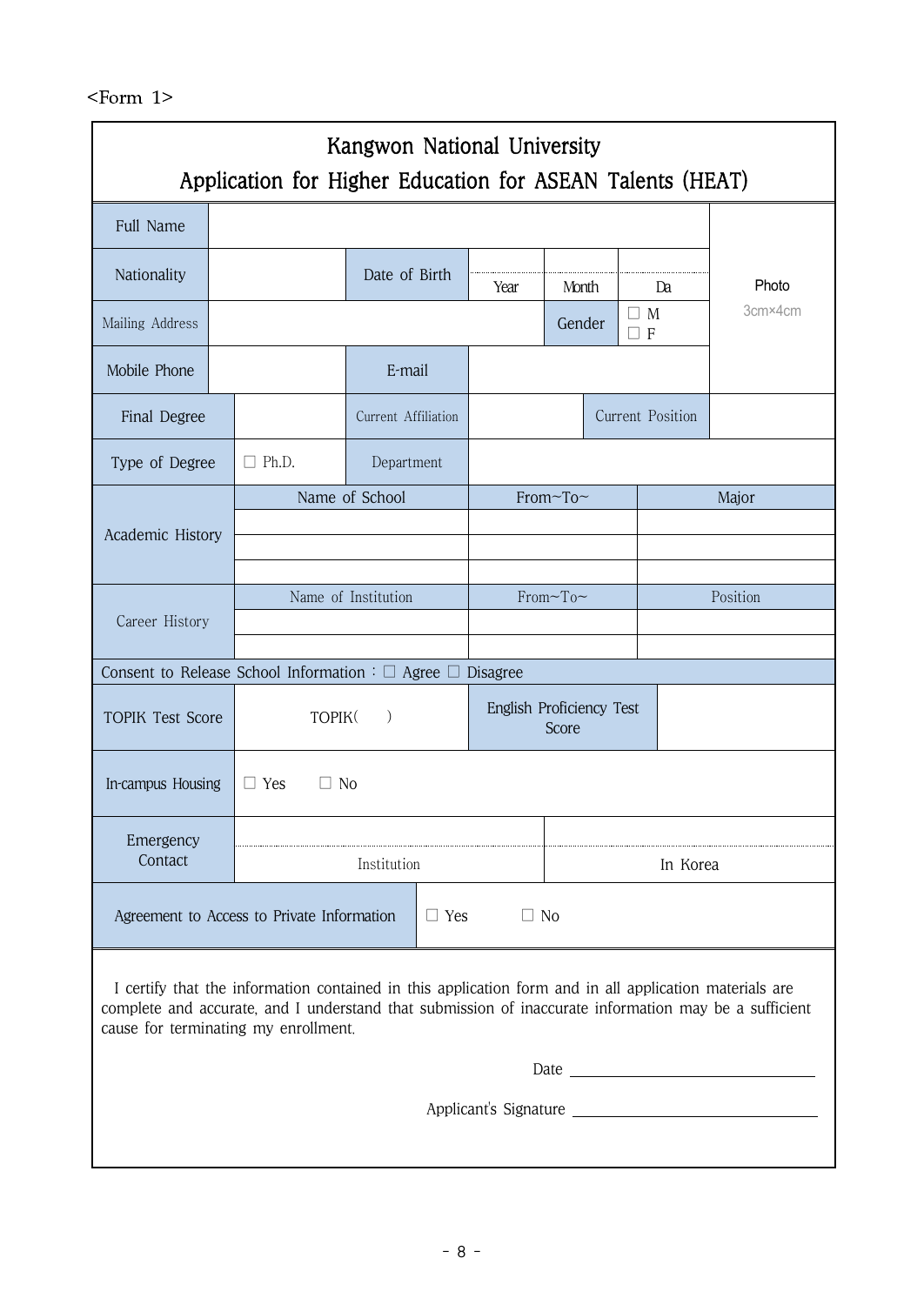#### ※ Tips for the Application Form

- 1. The Application Form may be filled in Korean or English.
- 2. You must check the box "Agree" in the 'Consent to Release School Information'.
- 3. For the Emergency Contact in Korea, you may provide your friend's contact information in Korea.
- 4. Please write your phone number in the following order
	- ; country code + area code + local phone number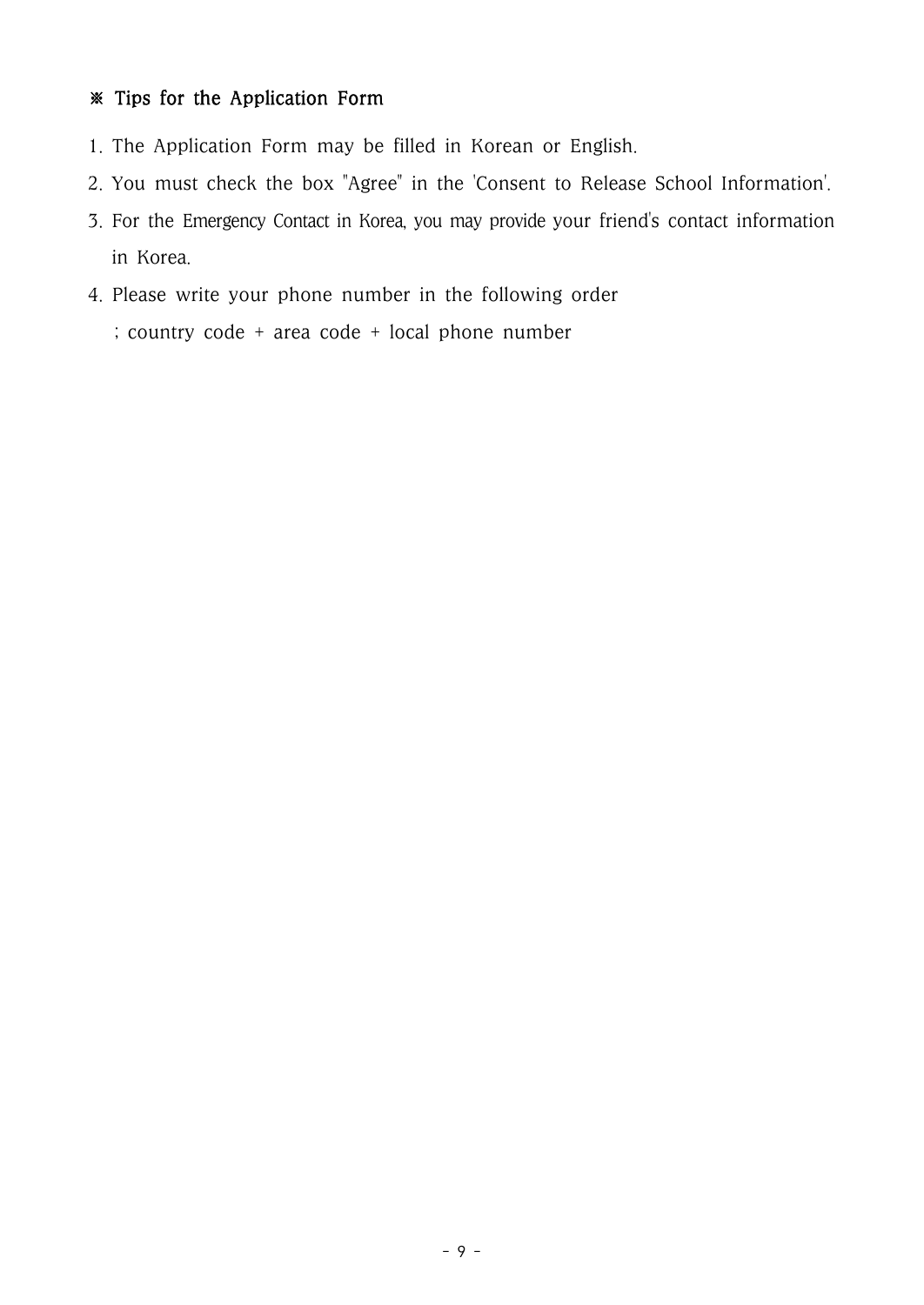### Study Plan

| □ Self-Introduction |
|---------------------|
|                     |
|                     |
|                     |
|                     |
|                     |
|                     |
|                     |
|                     |
|                     |
|                     |
|                     |
|                     |
|                     |
|                     |
|                     |
|                     |
|                     |
|                     |
|                     |
|                     |
|                     |
|                     |
|                     |
|                     |

1/2